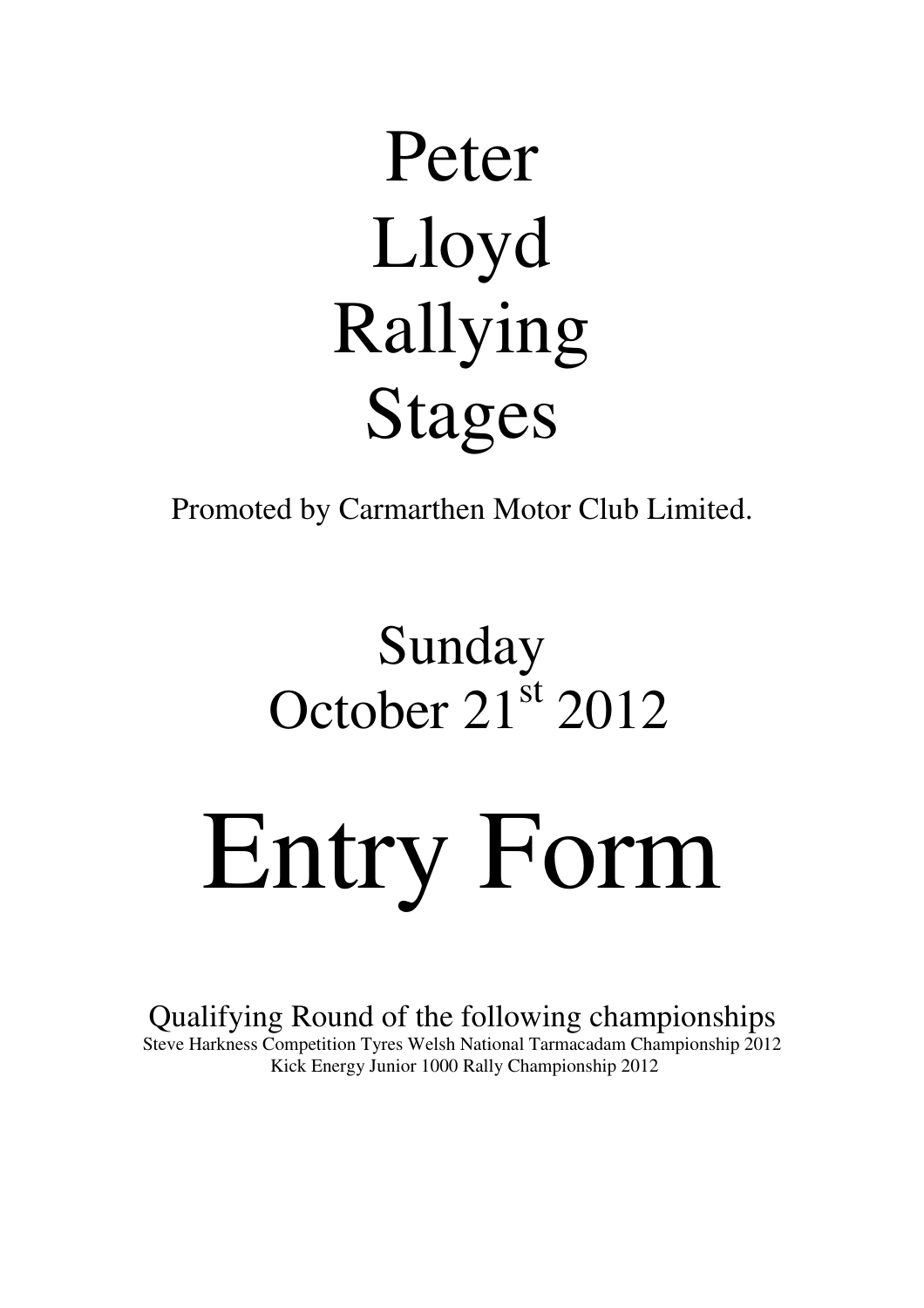| Ref. Nr.                                                | <b>Date</b><br>received                                                | <b>Acceptanc</b><br>e/<br>refusal<br>sent |                                          | <b>Payment details</b>                | Comp.<br><b>Number</b> |  |
|---------------------------------------------------------|------------------------------------------------------------------------|-------------------------------------------|------------------------------------------|---------------------------------------|------------------------|--|
|                                                         |                                                                        |                                           |                                          |                                       |                        |  |
|                                                         | <b>ENTRANT/SPONSOR</b>                                                 |                                           |                                          | Licence Nr ____________               |                        |  |
|                                                         |                                                                        |                                           |                                          |                                       |                        |  |
| <b>DRIVER</b>                                           |                                                                        |                                           |                                          |                                       |                        |  |
|                                                         |                                                                        |                                           |                                          |                                       |                        |  |
|                                                         | <u> 1989 - Johann Stein, mars and de Britain (b. 1989)</u>             |                                           |                                          | Post Code <u>____________________</u> |                        |  |
|                                                         |                                                                        |                                           |                                          |                                       |                        |  |
|                                                         |                                                                        |                                           |                                          |                                       |                        |  |
| <b>NEXT OF KIN:</b>                                     |                                                                        |                                           |                                          | Relationship ___________________      |                        |  |
|                                                         |                                                                        |                                           |                                          | Tel Nr: ____________________          |                        |  |
| <b>CO-DRIVER</b>                                        |                                                                        |                                           |                                          |                                       |                        |  |
|                                                         |                                                                        |                                           |                                          |                                       |                        |  |
|                                                         |                                                                        |                                           |                                          | Post Code                             |                        |  |
|                                                         |                                                                        |                                           |                                          |                                       |                        |  |
|                                                         |                                                                        |                                           |                                          |                                       |                        |  |
| <b>NEXT OF KIN:</b><br>Relationship ___________________ |                                                                        |                                           |                                          |                                       |                        |  |
|                                                         |                                                                        |                                           |                                          |                                       |                        |  |
|                                                         | <b>VEHICLE AND CLASS</b>                                               |                                           |                                          |                                       |                        |  |
|                                                         | Engine Capacity: _______________                                       |                                           |                                          |                                       |                        |  |
|                                                         | Forced Induction: YES/NO<br>Number of valves per cylinder: ___________ |                                           |                                          |                                       |                        |  |
|                                                         | 4 wheel Drive: YES/NO<br>Number of camshafts (per bank): _________     |                                           |                                          |                                       |                        |  |
| Vehicle reg nr: __________________                      |                                                                        |                                           | Class entered (See SR8): _______________ |                                       |                        |  |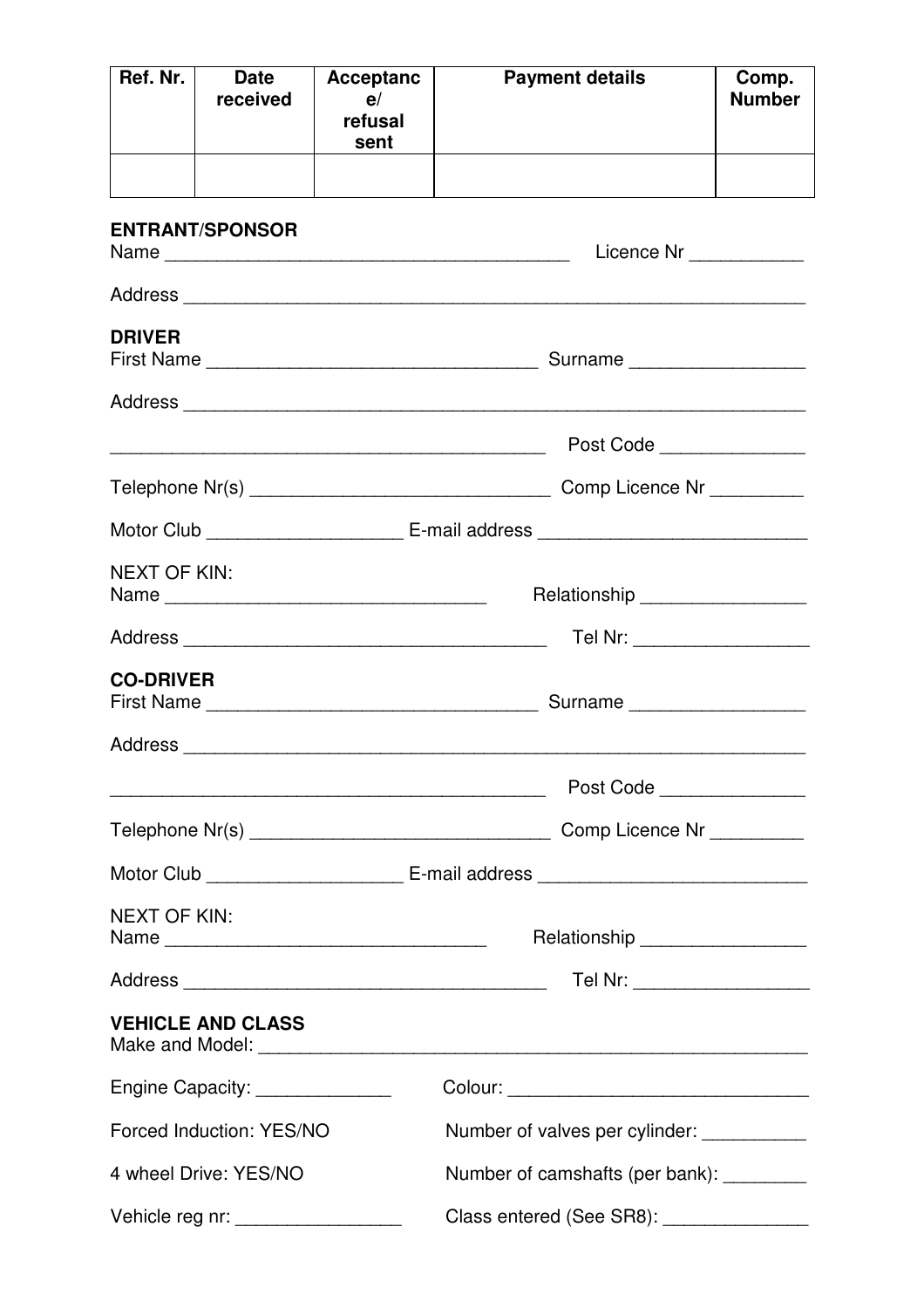## **ADDITIONAL INFORMATION**

| Championship Contender/Additional awards                                       | <b>Driver</b>                            | <b>Co-driver</b> |
|--------------------------------------------------------------------------------|------------------------------------------|------------------|
| Steve Harkness Tyres WAMC Welsh<br>Tarmacadam Rally Championship               | YES/NO Reg Nr__________YES/NO Reg Nr____ |                  |
| Kick Energy Junior 1000<br><b>Rally Championship</b>                           | YES/NO Reg Nr___ YES/NO Reg Nr___        |                  |
| Ladies/mixed crew                                                              | YES/NO                                   |                  |
|                                                                                | <b>FEES</b>                              |                  |
| Entry fee                                                                      |                                          | 210.00           |
| C.M.C. Membership - Driver to 31st Dec 2013                                    | 5.00                                     |                  |
| C.M.C. Membership - Co-driver to 31st Dec 2013<br>(Please tick which paid for) |                                          | 5.00             |
|                                                                                | <b>TOTAL £</b>                           |                  |
|                                                                                |                                          |                  |

Please enclose cheque(s)/postal order(s) totalling the above amount, made payable to CARMARTHEN MOTOR CLUB LTD. Post dated cheques will not be accepted.

### **SEEDING INFORMATION**

Please enter below details of driver's best performances in Stage Rallies (As a first named driver). If no appropriate results, please include any relevant experience.

| <b>EVENT</b> | <b>STATUS &amp;</b> | <b>YEAR</b> | <b>STAR</b> | <b>POSITION</b> |              |
|--------------|---------------------|-------------|-------------|-----------------|--------------|
|              | <b>CHAMPIONSHIP</b> |             | NR.         | <b>OVERAL</b>   | <b>CLASS</b> |
|              |                     |             |             |                 |              |
|              |                     |             |             |                 |              |
|              |                     |             |             |                 |              |
|              |                     |             |             |                 |              |

N.B. Any entrant falsely declaring or withholding information may forfeit their entry fee and have their entry refused.

# **THE ENTRY FOR MUST BE COMPLETED IN EVERY RESPECT - INCLUDING SIGNING THE INDEMNIFICATIONS** and sent to the Entries Secretary:

# **Ryland James, Cartref, Bethlehem Road, Pwll Trap,**

**St Clears, Carmarthen, SA33 4AN.** 

Tel: 01994 230966 (1900 - 2100 hours only please) E-mail: rylandjms@aol.com

**Please enclose a completed label to be used on correspondence.**